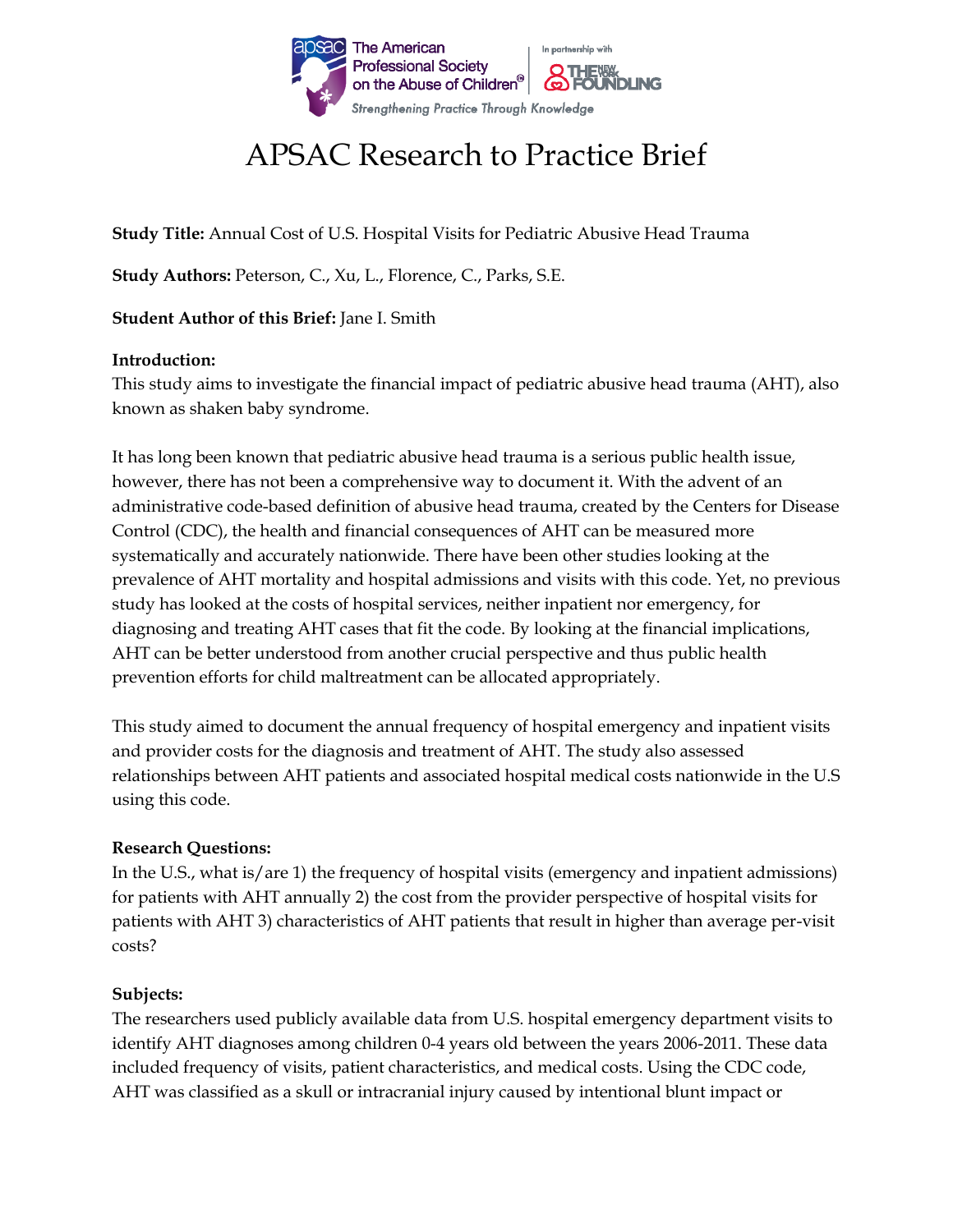aggressive shaking. Unintentional head trauma, as from neglect or lack of supervision, gunshot, and stab wounds, were not classified as AHT under the code.

## **Findings:**

From 2006 to 2011, among children 0-4 years of age, the number of annual emergency department visits for AHT ranged from 1,009 – 1,223 visits per year and the number of annual inpatient admissions for AHT ranged from 1,790 – 2,688 admissions per year. Over the study period, AHT was diagnosed in a total of 6,827 emergency department visits and 12,533 inpatient admissions nationwide.

During the study period (years from 2006 to 2011), average estimated medical costs for an AHTrelated emergency department visit and inpatient admission were \$2,612 USD and \$31,901 USD, respectively. Additionally, the estimated total cost of all AHT emergency department visits and inpatient admissions for AHT ranged between \$58.9 million USD to \$98.5 million USD annually, with estimated annual average of emergency department visits and inpatient admissions combined equaling \$69.6 million USD.

Characteristics associated with higher per-visit emergency departments costs in AHT patients included (1) the patient being less than one year old; (2) having an existing chronic condition like epilepsy; (3) developmental delays; (4) congenital abnormalities; (5) having public insurance; and (6) going to a hospital equipped for trauma cases or a teaching hospital in an urban area. Characteristics of AHT patients associated with higher per-visit inpatient admissions included (1) the patient being male; (2) having an existing chronic condition; and (3) coming from a household with a higher income.

# **Recommendation:**

Results underscore the need for greater AHT prevention efforts. Consideration should be given to universal prevention and awareness efforts, including home visiting and parent education. Prevention efforts for families of children with existing conditions—such as premature birth, developmental delays, congenital abnormalities, or colic—should be prioritized.

# **Bottom Line:**

AHT is an extremely serious form of child maltreatment that results in poor health outcomes for children and high healthcare costs. Nationwide AHT prevention efforts could minimize these negative health outcomes and reduce high healthcare costs by millions of dollars. Cost analysis could be an effective avenue to advocate for AHT prevention efforts and resource allocation.

**Citation:** Peterson, C., Xu, L., Florence, C., & Parks, S. E. (2015). Annual Cost of U.S. Hospital Visits for Pediatric Abusive Head Trauma. *Child maltreatment*, *20*(3), 162–169. doi:10.1177/1077559515583549